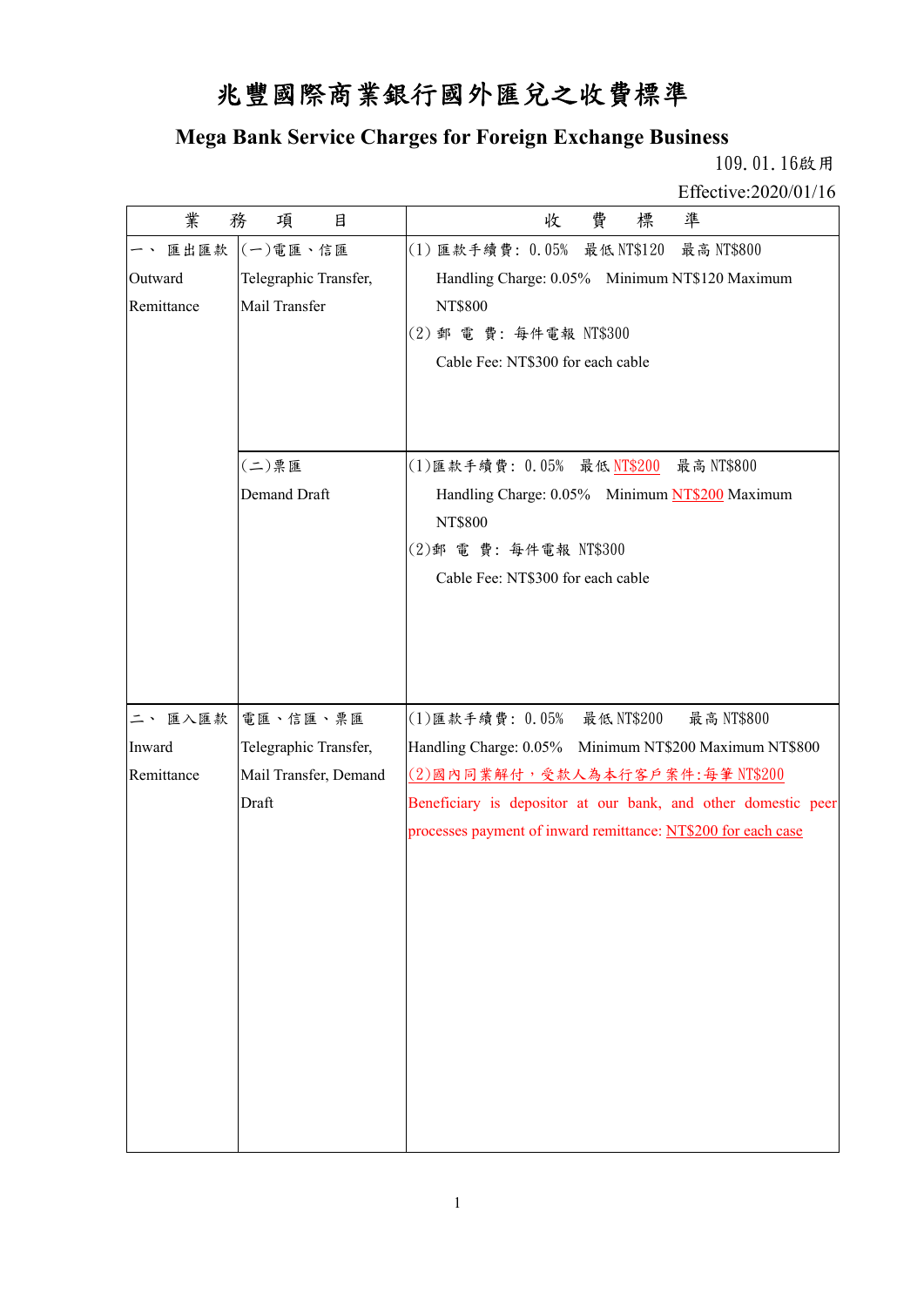| 三、 買入光票    | (一)一般外幣票據        | 最低 NT\$200<br>$(1) \ncong$ 費: 0.05%<br>最高 NT\$800              |
|------------|------------------|----------------------------------------------------------------|
| Clean Bill | Foreign currency | Handling Charge: 0.05% Minimum NT\$200 Maximum                 |
| Purchase   | clean bill       | NT\$800                                                        |
|            |                  | (2) 買匯息: (最低收 NT\$300)                                         |
|            |                  | Discount Interest: Minimum NT\$300                             |
|            |                  | <b>USD</b><br>$14 \times ($ Days $)$                           |
|            |                  | $EUR \cdot JPY \cdot AUD \cdot NZD \cdot HKD 30 \nless (Days)$ |
|            |                  | $GBP \cdot CAD$<br>45 天(Days)                                  |
|            |                  | 其他幣別則視各該幣別之付款情形計算買匯息天數。                                        |
|            |                  | 但回收天數較長者,得補收差額。                                                |
|            |                  | If the period for recovery is longer than above mentioned      |
|            |                  | period, discount interest will be charged according to actual  |
|            |                  | period of recovery.                                            |
|            |                  | For other currencies, discount interest will be determined by  |
|            |                  | actual payment situation.                                      |
|            |                  | (3) 郵電費:                                                       |
|            |                  | Cable Fee:                                                     |
|            |                  | 美國地區付款之美金票據:每張NT\$100/每件最低收<br>A.                              |
|            |                  | NT\$400 ·                                                      |
|            |                  | Payer of USD clean bill is within America: NT\$100 for         |
|            |                  | each clean bill/NT\$400 is the minimun fee for each case.      |
|            |                  | 美國地區以外之美金票據及雜幣票據:每張 NT\$100/<br>B.                             |
|            |                  | 每件最低收 NT\$500(如以國際快遞寄件時按國際快遞                                   |
|            |                  | 價格計收)。                                                         |
|            |                  | Payer of USD clean bill is not within America/Other            |
|            |                  | foreign currency clean bill: NT\$100 for each clean            |
|            |                  | bill/NT\$500 is the minimun fee for each case.                 |
|            |                  | (If clean bill is dispatched by international courier,         |
|            |                  | courier fee will be charged)                                   |
|            |                  | (4) 國外銀行費用:按實際成本計收。                                            |
|            |                  | Fee of overseas bank: It depends on the service charges of     |
|            |                  | overseas bank.                                                 |
|            |                  |                                                                |
|            |                  |                                                                |
|            |                  |                                                                |
|            |                  |                                                                |
|            |                  |                                                                |
|            |                  |                                                                |
|            |                  |                                                                |
|            |                  |                                                                |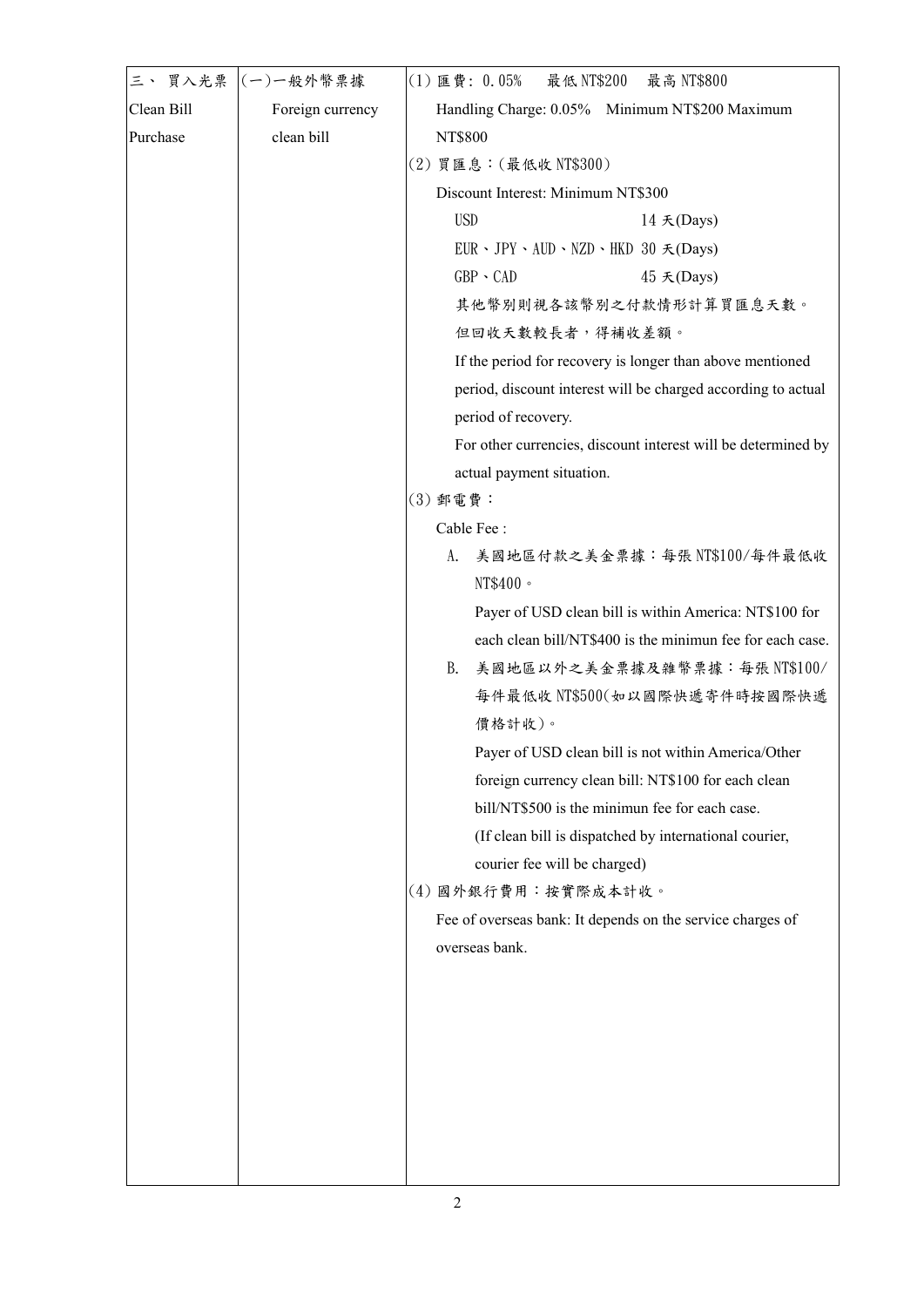| 業 | 務 | 項              | 目                  |    |                                        | 收                                            | 費 | 標 | 凖                      |                                                                  |
|---|---|----------------|--------------------|----|----------------------------------------|----------------------------------------------|---|---|------------------------|------------------------------------------------------------------|
|   |   |                | (二)美國運通公司所發        | 1. | 本行售出之旅行支票                              |                                              |   |   |                        |                                                                  |
|   |   |                | 行之旅行支票買入           |    | Traveler's check sold by our bank      |                                              |   |   |                        |                                                                  |
|   |   |                | Purchase for       |    | $(1)$ 匯費:免收                            |                                              |   |   |                        |                                                                  |
|   |   |                | Traveler's check   |    | Handling Charge: Free                  |                                              |   |   |                        |                                                                  |
|   |   |                | issued by American |    |                                        |                                              |   |   |                        | (2) 買匯息:14天,但回收天數較長者,得補收差額。(最低                                   |
|   |   | <b>Express</b> |                    |    | 收 NT\$100)                             |                                              |   |   |                        |                                                                  |
|   |   |                |                    |    |                                        |                                              |   |   |                        | Discount Interest: 14 Days, If the period for recovery is longer |
|   |   |                |                    |    |                                        |                                              |   |   |                        | than foregoing period, discount interest will be charged         |
|   |   |                |                    |    |                                        |                                              |   |   |                        | according to actual period of recovery. (Minimum NT\$100)        |
|   |   |                |                    |    | (3) 郵電費:每張 NT\$50 / 每件最低收 NT\$100      |                                              |   |   |                        |                                                                  |
|   |   |                |                    |    |                                        |                                              |   |   |                        | Cable Fee: NT\$50 for each traveler's check / Minimum            |
|   |   |                |                    |    | NT\$100 for each case                  |                                              |   |   |                        |                                                                  |
|   |   |                |                    |    | (4) 國外銀行費用: 按實際成本計收。                   |                                              |   |   |                        |                                                                  |
|   |   |                |                    |    |                                        |                                              |   |   |                        | Fee of overseas bank: It depends on the service charges of       |
|   |   |                |                    |    | overseas bank.                         |                                              |   |   |                        |                                                                  |
|   |   |                |                    | 2. | 非本行售出之旅行支票                             |                                              |   |   |                        |                                                                  |
|   |   |                |                    |    | Traveler's check not sold by our bank  |                                              |   |   |                        |                                                                  |
|   |   |                |                    |    | (1) 匯費:每件 NT\$200                      |                                              |   |   |                        |                                                                  |
|   |   |                |                    |    | Handling Charge: NT\$200 for each case |                                              |   |   |                        |                                                                  |
|   |   |                |                    |    | (2) 買匯息: (最低收 NT\$100)                 |                                              |   |   |                        |                                                                  |
|   |   |                |                    |    | Discount Interest: Minimum NT\$100     |                                              |   |   |                        |                                                                  |
|   |   |                |                    |    | <b>USD</b>                             |                                              |   |   | $14 \times ($ Days $)$ |                                                                  |
|   |   |                |                    |    | $EUR \cdot JPY \cdot AUD \cdot NZD$    |                                              |   |   | 30 天(Days)             |                                                                  |
|   |   |                |                    |    | $GBP \cdot CAD$                        |                                              |   |   | 45 天(Days)             |                                                                  |
|   |   |                |                    |    |                                        | 但回收天數較長者,得補收差額。                              |   |   |                        |                                                                  |
|   |   |                |                    |    |                                        |                                              |   |   |                        | If the period for recovery is longer than above mentioned        |
|   |   |                |                    |    |                                        |                                              |   |   |                        | period, discount interest will be charged according to actual    |
|   |   |                |                    |    | period of recovery.                    |                                              |   |   |                        |                                                                  |
|   |   |                |                    |    | (3) 郵電費:每張 NT\$100。                    |                                              |   |   |                        |                                                                  |
|   |   |                |                    |    |                                        | Cable Fee: NT\$100 for each traveler's check |   |   |                        |                                                                  |
|   |   |                |                    |    | (4) 國外銀行費用:按實際成本計收。                    |                                              |   |   |                        |                                                                  |
|   |   |                |                    |    |                                        |                                              |   |   |                        | Fee of overseas bank: It depends on the service charges of       |
|   |   |                |                    |    | overseas bank.                         |                                              |   |   |                        |                                                                  |
|   |   |                |                    |    |                                        |                                              |   |   |                        |                                                                  |
|   |   |                |                    |    |                                        |                                              |   |   |                        |                                                                  |
|   |   |                |                    |    |                                        |                                              |   |   |                        |                                                                  |
|   |   |                |                    |    |                                        |                                              |   |   |                        |                                                                  |
|   |   |                |                    |    |                                        |                                              |   |   |                        |                                                                  |
|   |   |                |                    |    |                                        |                                              |   |   |                        |                                                                  |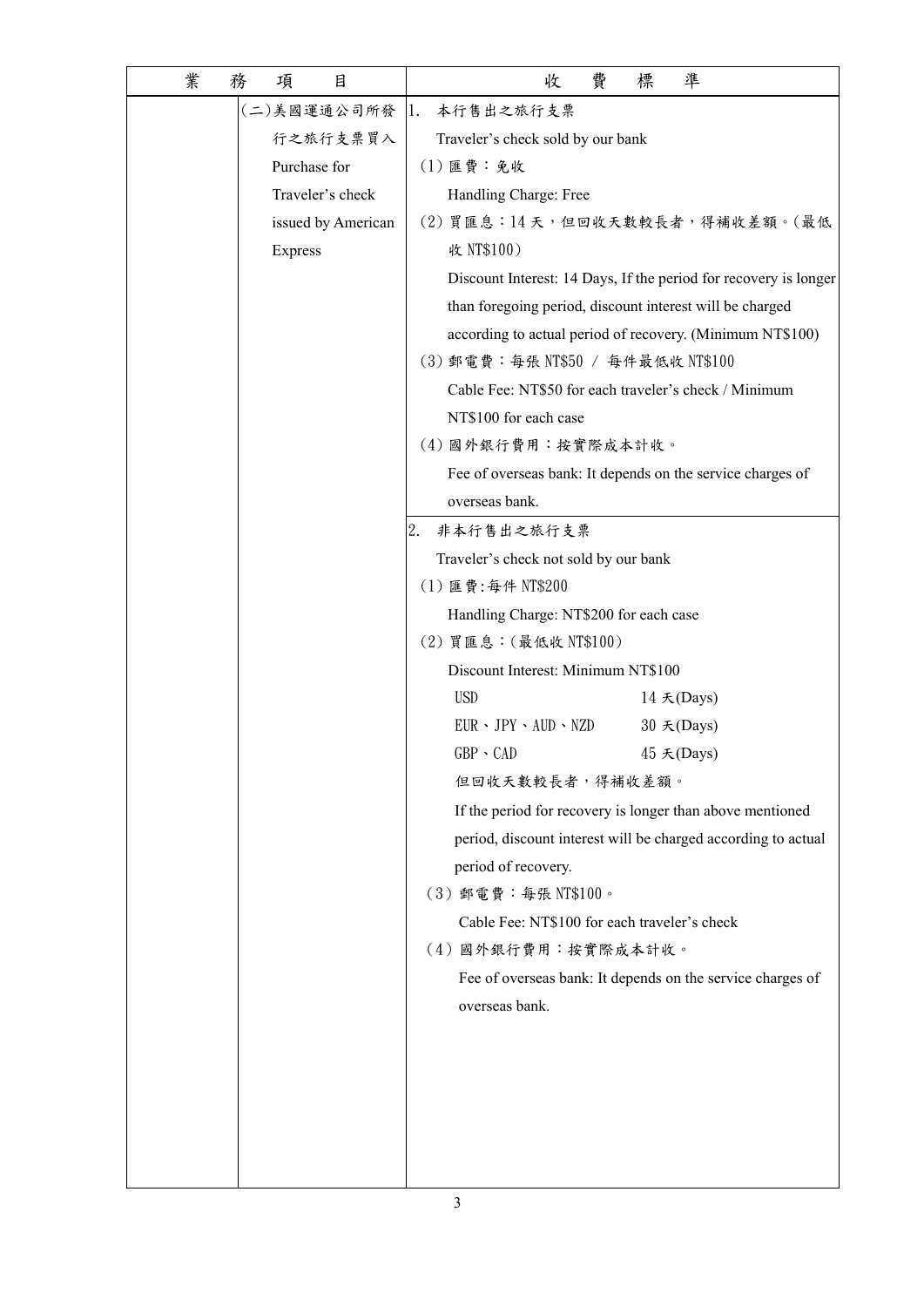| 四、 光票託收    | (一)一般外幣票據        | (1) 匯費:0.05%<br>最低 NT\$200<br>最高 NT\$800                                                    |
|------------|------------------|---------------------------------------------------------------------------------------------|
| Clean Bill | Foreign currency | Handling Charge: 0.05% Minimum NT\$200 Maximum NT\$800                                      |
| Collection | clean bill       | (2) 買匯息:免收                                                                                  |
|            |                  | Discount Interest: Free                                                                     |
|            |                  | (3) 郵電費:                                                                                    |
|            |                  | Cable Fee:                                                                                  |
|            |                  | 美國地區付款之美金票據/本國境內同業為付款行之<br>A.                                                               |
|            |                  | 外幣支票:每張 NT\$100/每件最低收 NT\$400                                                               |
|            |                  | Payer of USD clean bill is within America/ Payer of                                         |
|            |                  | foreign currency clean bill is domestic peers: NT\$100 for                                  |
|            |                  | each clean bill/NT\$400 is the minimun fee for each case.                                   |
|            |                  | <b>B.</b><br>美國地區以外之美金票據及雜幣票據:每張 NT\$100/                                                   |
|            |                  | 每件最低收 NT\$500(如以國際快遞寄件時按國際快遞                                                                |
|            |                  | 價格計收)                                                                                       |
|            |                  | Payer of USD clean bill is not within America/Other                                         |
|            |                  | foreign currency clean bill: NT\$100 for each clean                                         |
|            |                  | bill/NT\$500 is the minimun fee for each case.                                              |
|            |                  | (If clean bill is dispatched by international courier,                                      |
|            |                  | courier fee will be charged)                                                                |
|            |                  | (4) 國外銀行費用:由國外銀行依其收費標準逕自票款扣除。<br>Fee of overseas bank: It depends on the service charges of |
|            |                  | overseas bank                                                                               |
|            |                  |                                                                                             |
|            |                  |                                                                                             |
|            |                  |                                                                                             |
|            |                  |                                                                                             |
|            |                  |                                                                                             |
|            |                  |                                                                                             |
|            |                  |                                                                                             |
|            |                  |                                                                                             |
|            |                  |                                                                                             |
|            |                  |                                                                                             |
|            |                  |                                                                                             |
|            |                  |                                                                                             |
|            |                  |                                                                                             |
|            |                  |                                                                                             |
|            |                  |                                                                                             |
|            |                  |                                                                                             |
|            |                  |                                                                                             |
|            |                  |                                                                                             |
|            |                  |                                                                                             |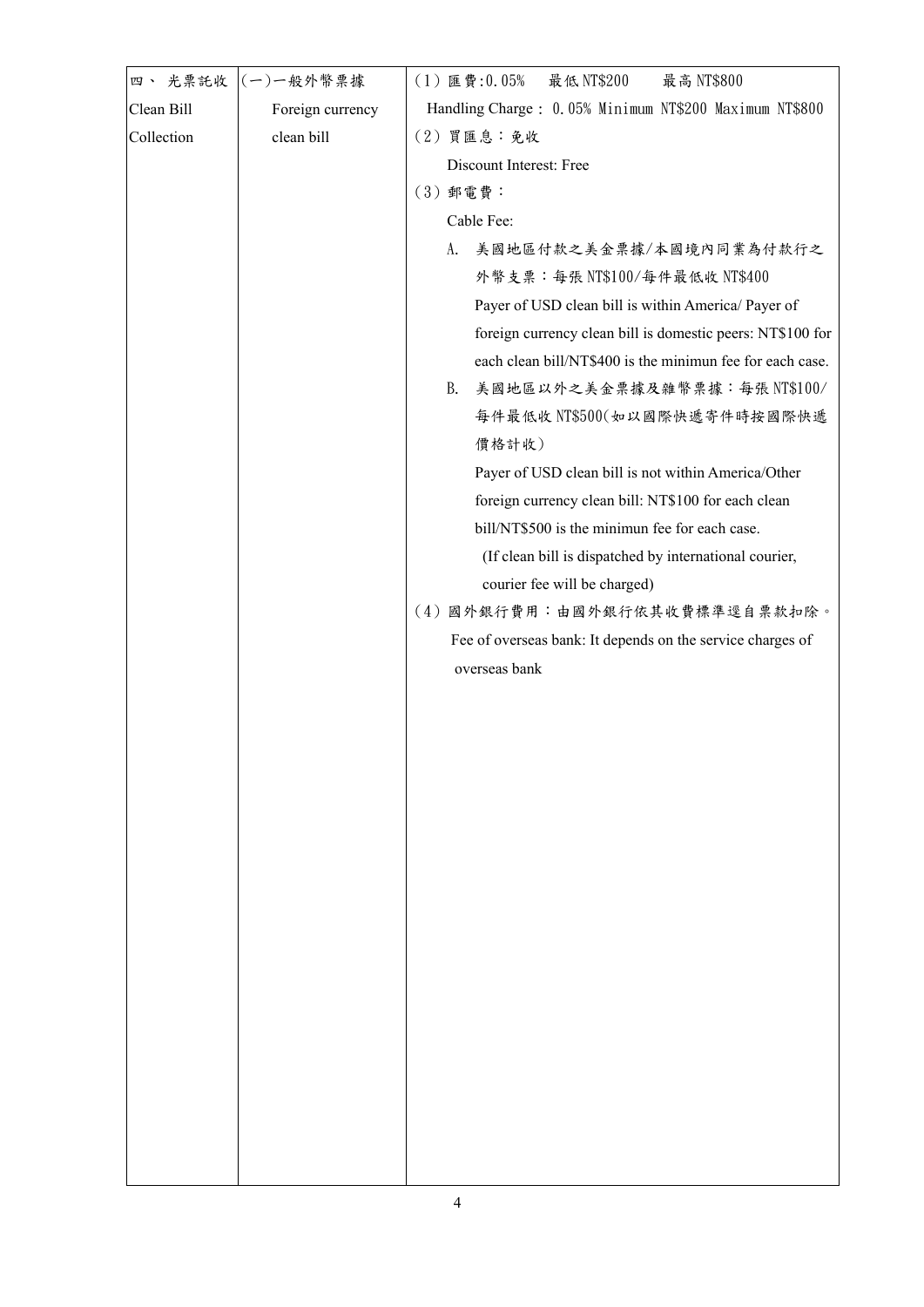| 業                | 目<br>務<br>項                                              | 費<br>標<br>凖<br>收                                                               |  |  |
|------------------|----------------------------------------------------------|--------------------------------------------------------------------------------|--|--|
|                  |                                                          |                                                                                |  |  |
|                  |                                                          | (二)美國運通公司所發  1. 本行售出之旅行支票                                                      |  |  |
|                  | 行之旅行支票託收                                                 | Traveler's check sold by our bank.                                             |  |  |
|                  | Collection for                                           | (1)<br>匯費:免收                                                                   |  |  |
|                  | Traveler's check                                         | Handling Charge: Free                                                          |  |  |
|                  | issued by American                                       | (2)<br>買匯息:免收                                                                  |  |  |
|                  | Express                                                  | Discount Interest: Free                                                        |  |  |
|                  |                                                          | (3)<br>郵電費:每張 NT\$50 / 每件最低收 NT\$100                                           |  |  |
|                  |                                                          | Cable Fee: NT\$50 for each traveler's check / Minimum                          |  |  |
|                  |                                                          | NT\$100 for each case                                                          |  |  |
|                  |                                                          | (4)<br>國外銀行費用:由國外銀行依其收費標準逕自票款扣                                                 |  |  |
|                  |                                                          | 除。                                                                             |  |  |
|                  |                                                          | Fee of overseas bank: It depends on the service charges of                     |  |  |
|                  |                                                          | overseas bank.                                                                 |  |  |
|                  |                                                          | 非本行售出之旅行支票<br>2.                                                               |  |  |
|                  |                                                          | Traveler's check not sold by our bank                                          |  |  |
|                  |                                                          | (1)<br>匯費:每件 NT\$200                                                           |  |  |
|                  |                                                          | Handling Charge: NT\$200 for each case                                         |  |  |
|                  |                                                          | (2)<br>買匯息:免收                                                                  |  |  |
|                  |                                                          | Discount Interest: Free                                                        |  |  |
|                  |                                                          | (3)<br>郵電費:每張 NT\$100                                                          |  |  |
|                  |                                                          | Cable Fee: NT\$100 for each traveler's check                                   |  |  |
|                  |                                                          | (4)<br>國外銀行費用:由國外銀行依其收費標準逕自票款扣                                                 |  |  |
|                  |                                                          | 除。                                                                             |  |  |
|                  |                                                          | Fee of overseas bank: It depends on the service charges of                     |  |  |
|                  |                                                          | overseas bank.                                                                 |  |  |
|                  | 五、代售旅行 美金及其他外幣                                           | 美金、歐元 T/C 手續費:每筆 NT\$100                                                       |  |  |
| 支票               | USD and Other Foreign                                    | Comission for sale of USD and EUR T/C: NT\$100 for each case                   |  |  |
| Sale of          | Currencies                                               | 美金、歐元以外之其他雜幣 T/C 手續費: 每筆 NT\$200                                               |  |  |
| Traveler's Check |                                                          | Comission for sale of other foreign currencies T/C: NT\$200 for each           |  |  |
|                  |                                                          | case                                                                           |  |  |
| 六、 兌換外幣          | (1) 以新台幣兌換外幣現鈔:依照掛牌現金賣匯匯率計價,不另收取手續費。                     |                                                                                |  |  |
| 現鈔               | Exchange TWD for foreign banknotes: Free Handling Charge |                                                                                |  |  |
| Exchange for     | (2) 外幣現鈔兌換為新臺幣:依照牌告現金買匯匯率折算為原則,但若屬特殊版本或破                 |                                                                                |  |  |
| Foreign          |                                                          | 污損券之外幣現鈔得酌收雜項手續費, <b>特殊版本收費標準如附件。</b>                                          |  |  |
| <b>Banknotes</b> |                                                          | Exchange foreign banknotes for TWD: Handling Charge may be charged for special |  |  |
|                  |                                                          | versions or damaged foreign banknotes, the service charges are as appendix.    |  |  |
|                  |                                                          |                                                                                |  |  |
|                  |                                                          |                                                                                |  |  |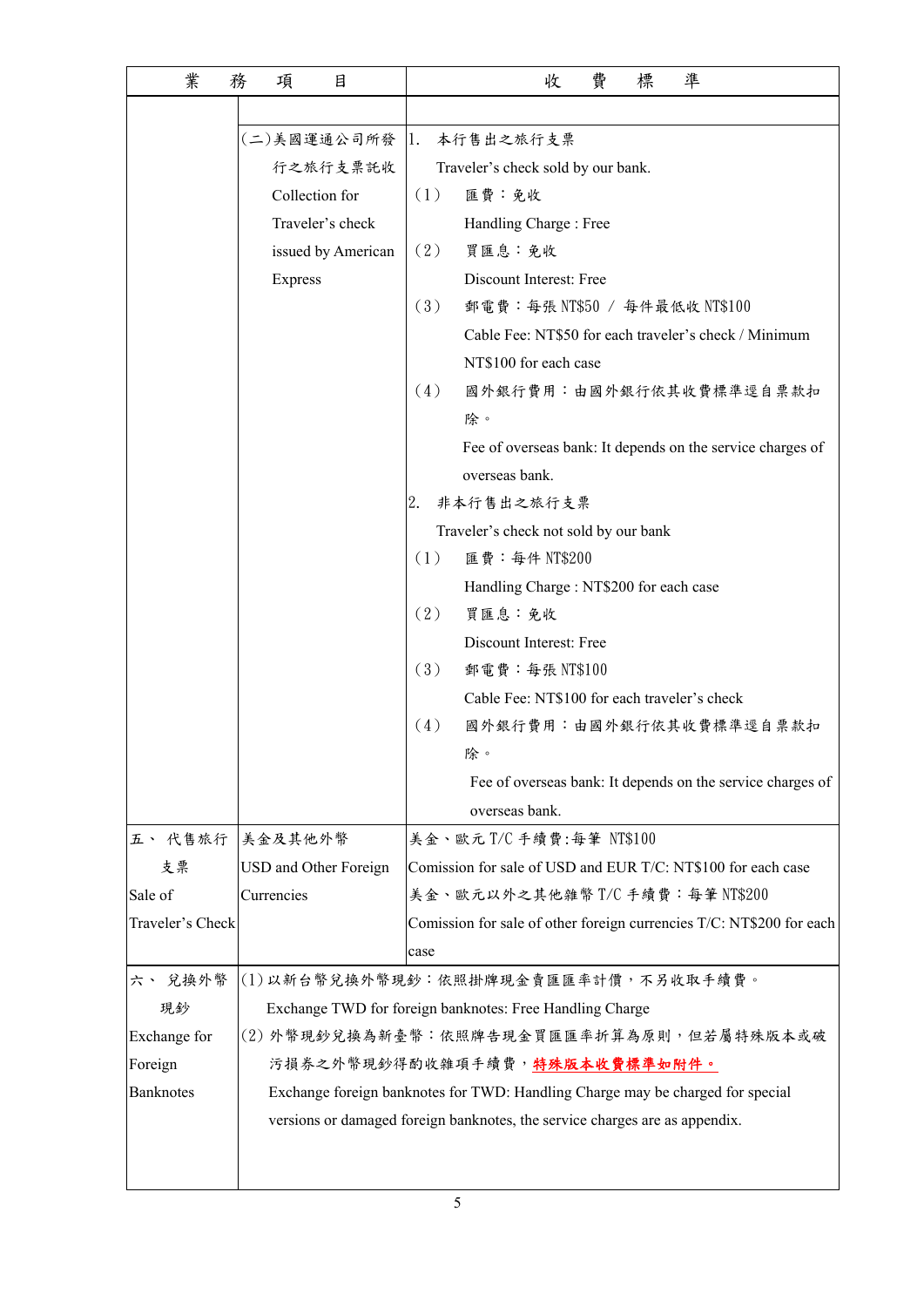| 業<br>務           | 項<br>目                   | 費<br>標<br>凖<br>收                                                                                               |
|------------------|--------------------------|----------------------------------------------------------------------------------------------------------------|
|                  |                          | 七、收/付外幣(一)自外幣匯入匯款/光 按現金賣匯與即期賣匯之價差收取雜項手續費,最低收                                                                   |
| 現鈔               |                          | 票買入/光票託收原 NT\$100,其費率如下:                                                                                       |
| Deposit/Withdraw | 幣提領現鈔                    | 費率= (現金賣匯-即期賣匯) /現金賣匯                                                                                          |
| Foreign          | Withdraw foreign         | Handling Charge is the differential between selling cash rate and                                              |
| <b>Banknotes</b> | banknotes from inward    | selling spot rate, the minimum is NT\$100, the formula is as follows:                                          |
|                  | remittance/purchase of   | Handling Charge rate = (Selling Cash Rate - Selling Spot Rate) /                                               |
|                  | clean bill/collection of | Selling Cash Rare                                                                                              |
|                  | clean bill               |                                                                                                                |
|                  | (二)以外幣現鈔原幣辦              | 按即期買匯與現金買匯之價差收取雜項手續費,最低收                                                                                       |
|                  | 理匯出匯款                    | NT\$100, 其費率如下:                                                                                                |
|                  | Apply for outward        | 費率= (即期買匯-現金買匯)/現金買匯                                                                                           |
|                  | remittance by foreign    | Handling Charge is the differential between buying spot rate and                                               |
|                  | banknotes                | buying cash rate, the minimum is NT\$100, the formula is as follows:                                           |
|                  |                          | Handling Charge rate = (Buying Spot Rate - Buying Cash Rate) /                                                 |
|                  |                          | <b>Buying Cash Rare</b>                                                                                        |
|                  | (三)存款 (以外幣現鈔             | 按即期買匯與現金買匯之價差收取雜項手續費,最低收                                                                                       |
|                  | 原幣存入外匯存款                 | NT\$100, 其費率如下:                                                                                                |
|                  | 帳戶)                      | 費率= (即期買匯-現金買匯)/現金買匯                                                                                           |
|                  |                          | Deposit foreign banknotes Handling Charge is the differential between buying spot rate and                     |
|                  | into foreign exchange    | buying cash rate, the minimum is NT\$100, the formula is as follows:                                           |
|                  | deposit account          | Handling Charge rate = (Buying Spot Rate - Buying Cash Rate) /                                                 |
|                  |                          | <b>Buying Cash Rare</b>                                                                                        |
|                  | 四)提款(自外匯存款               | 按現金賣匯與即期賣匯之價差收取雜項手續費,最低收                                                                                       |
|                  | 帐户原幣提领現                  | $NTS100, \nexists$ 費率如下:                                                                                       |
|                  | 鈔)                       | 費率= (現金賣匯-即期賣匯)/現金賣匯                                                                                           |
|                  | Withdraw foreign         | Handling Charge is the differential between selling cash rate and                                              |
|                  | banknotes from foreign   | selling spot rate, the minimum is NT\$100, the formula is as follows:                                          |
|                  | exchange deposit account | Handling Charge rate = (Selling Cash Rate - Selling Spot Rate) /                                               |
|                  |                          | Selling Cash Rare                                                                                              |
|                  |                          | 以收/付原幣現鈔之方式辦理各項匯兌業務者,除上述第七項應收取之費用外,尚應加計本收費標準該項                                                                 |
| 業務應計收之費用。        |                          |                                                                                                                |
|                  |                          | If customers apply for foreign exchange business by the method of depositing/withdrawing foreign banknotes, in |
|                  |                          | addition to fee mentioned within item 7 above, the related fee of such business item shall still be collected. |
| 八、其他             | (一)轉匯他行                  | 依匯出匯款之收費標準辦理。                                                                                                  |
| Others           |                          | Remit foreign currency to The service charges are the same as the item of outward                              |
|                  | other domestic peers     | remittance.                                                                                                    |
|                  |                          |                                                                                                                |
|                  |                          |                                                                                                                |
|                  |                          |                                                                                                                |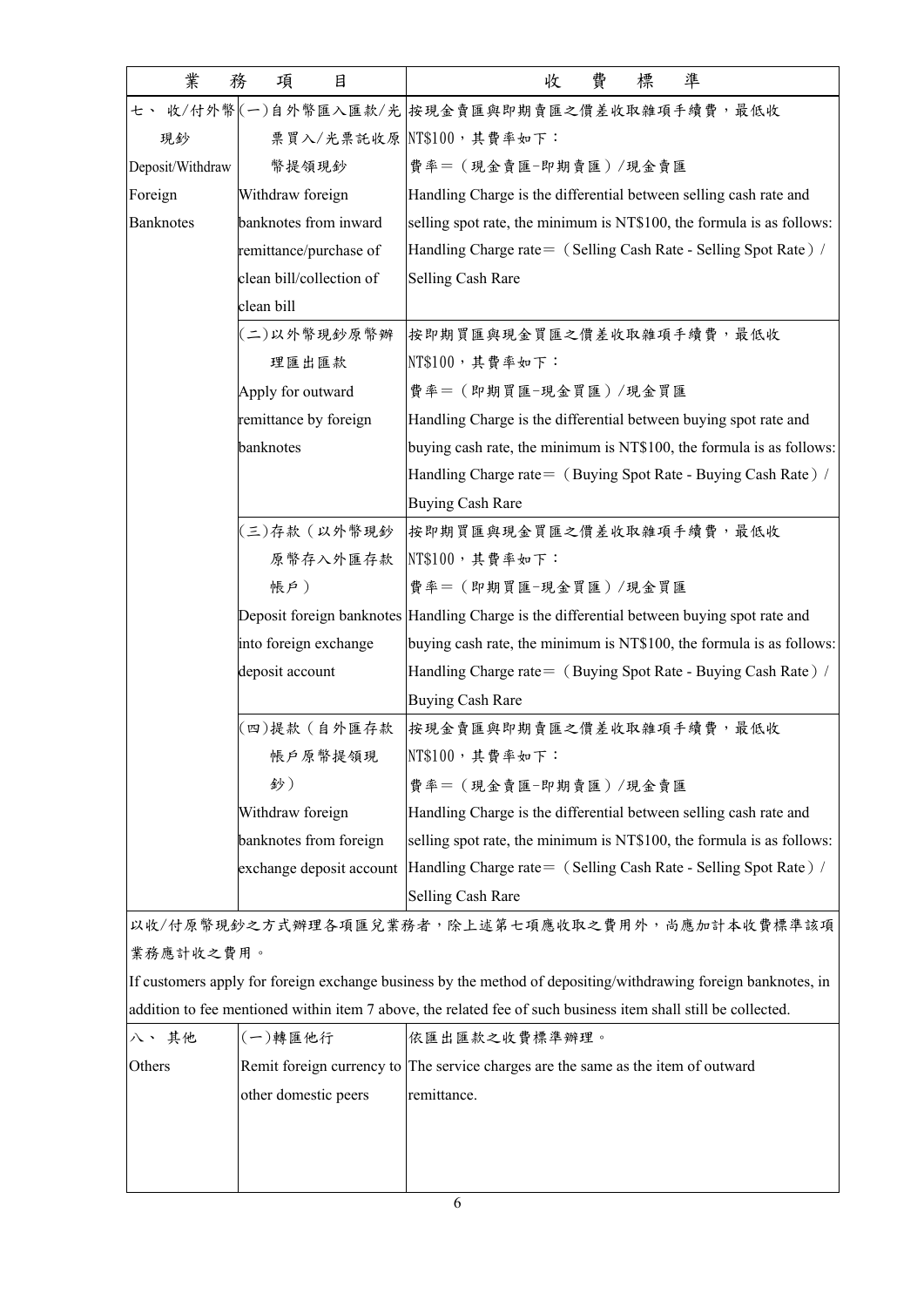| 業 | 務<br>目<br>項             | 準<br>費<br>標<br>收                                                       |
|---|-------------------------|------------------------------------------------------------------------|
|   | (二)國內聯行間(含              | 匯款手續費及郵電費均減半。                                                          |
|   | 0BU)外幣匯款                | Half of Handling Charge and cable fee.                                 |
|   | Foreign currency        |                                                                        |
|   | remittance between      |                                                                        |
|   | domestic branches of    |                                                                        |
|   | Mega Bank(OBU is        |                                                                        |
|   | included)               |                                                                        |
|   | (三)轉帳予他人                | 匯款手續費:每筆NT\$100。                                                       |
|   |                         | Transfer foreign currency Handling Charge : NT\$100 for each transfer. |
|   | to other account within |                                                                        |
|   | Mega Bank               |                                                                        |
|   | (四)轉償還貸款                | 不收費。                                                                   |
|   | Repayment for loan      | Free.                                                                  |
|   | (五)各種查詢、退匯、             | 1.<br>電、信匯改匯/退匯:                                                       |
|   | 改匯等申請案件                 | Application of re-remitting money/Rejection of remittance for          |
|   | Each kind of inquiry,   | telegraphic transfer and mail transfer:                                |
|   | rejection of remittance | (1)<br>雜項手續費 NT\$120                                                   |
|   | and application of re-  | Handling Charge: NT\$120                                               |
|   | remitting money         | (2)<br>郵電費 NT\$300                                                     |
|   |                         | Cable Fee: NT\$300                                                     |
|   |                         | 2.<br>匯票辦理退匯:郵電費 NT\$300                                               |
|   |                         | Refund of payment for demand draft: NT\$300                            |
|   |                         | 查詢:電、信匯案件因收款人未收到匯款,申請查詢者,<br>3.                                        |
|   |                         | 酌收郵電費 NT\$300, 倘國外同業另有計收費用,則另行加                                        |
|   |                         | 計,惟匯款問題可歸責於本行時,則免收費用。                                                  |
|   |                         | Inquiry: Applying for inquiry due to non-receipt of fund for           |
|   |                         | telegraphic transfer or mail transfer, the cable fee is NT\$300, in    |
|   |                         | addition, the service charges of overseas bank will be collected       |
|   |                         | additionally. If the remittance problem is caused by our bank,         |
|   |                         | the above mentioned cable fee is free.                                 |
|   | (六)匯票之掛失止付              | (1)<br>雜項手續費: NT\$100                                                  |
|   | Report lost of          | Handling Charge: NT\$100                                               |
|   | draft(cheque)           | (2)<br>郵電費 NT\$600                                                     |
|   |                         | Cable Fee: NT\$600                                                     |
|   |                         | (3)<br>國外銀行費用: 依國外銀行實際收取之費用計收。                                         |
|   |                         | Fee of overseas bank: It depends on the service charges of             |
|   |                         | overseas bank.                                                         |
|   |                         |                                                                        |
|   |                         |                                                                        |
|   |                         | 7                                                                      |